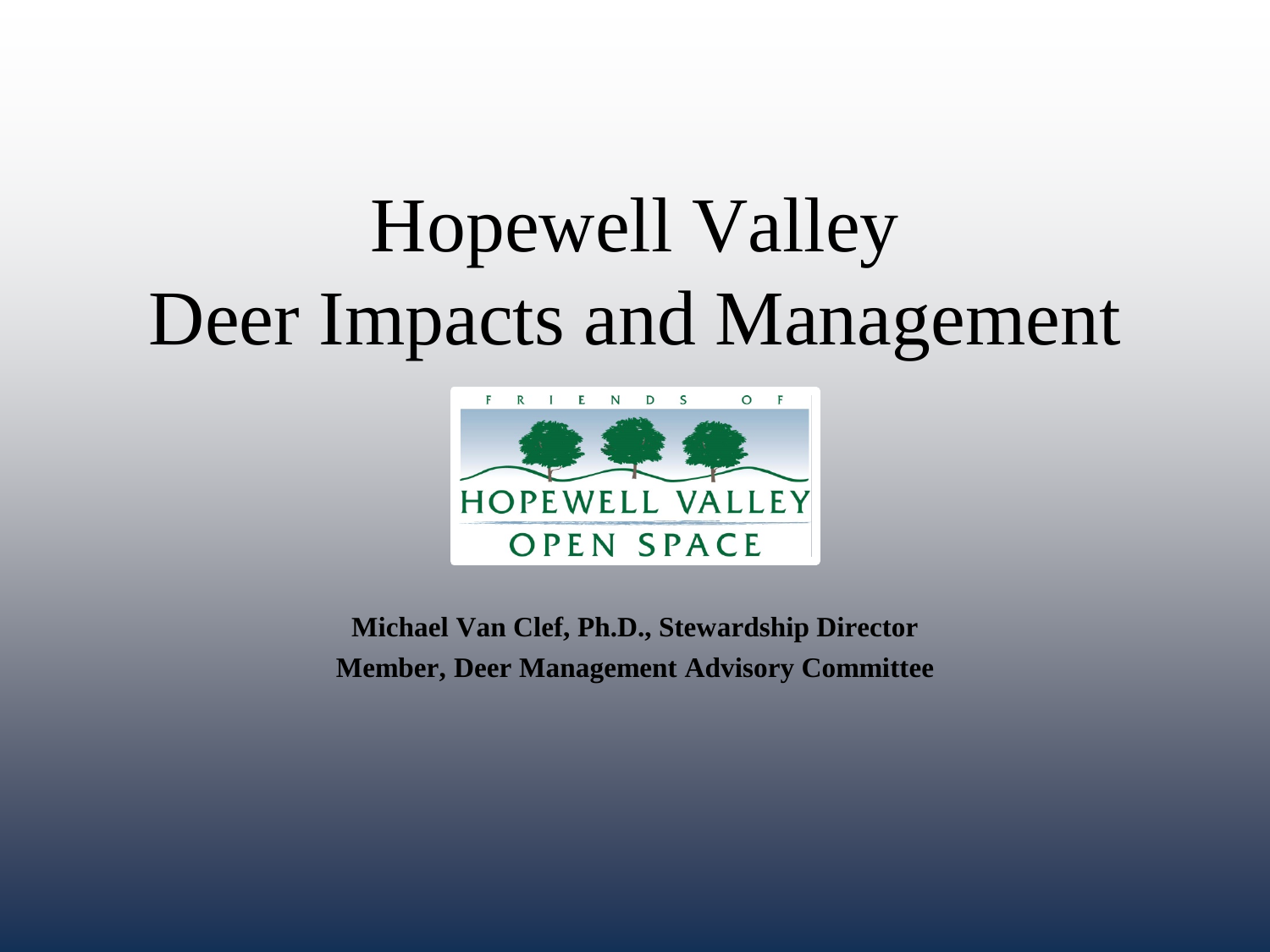### The Root of the Problem: Deer Overabundance





#### Forest Fragmentation in Hopewell Valley

While still containing over 15,000 acres of forest habitat (shown in green), forest edges, fields and suburban landscapes are numerous and serve as more productive deer habitat than forest interiors.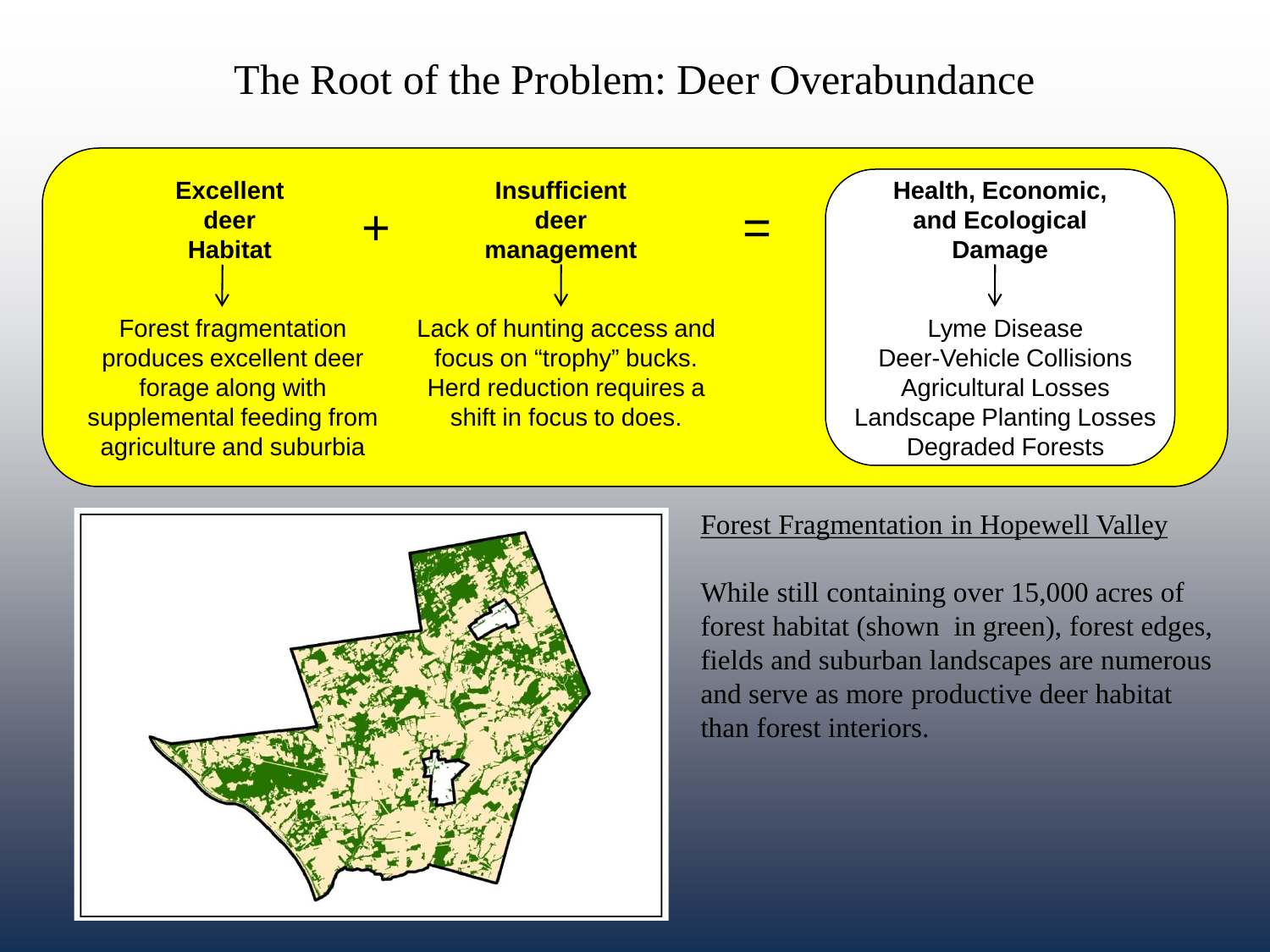### Deer Population Estimates

- Deer Counts in March 2017: 86 deer per square mile Post-birthing estimate: 127 deer per square mile
- Published literature suggests that 10 deer per square mile is associated with low rates of Lyme disease, deer-vehicle collisions and healthy forests.
- Historic estimates also report 10 deer per square mile prior to European settlement of North America

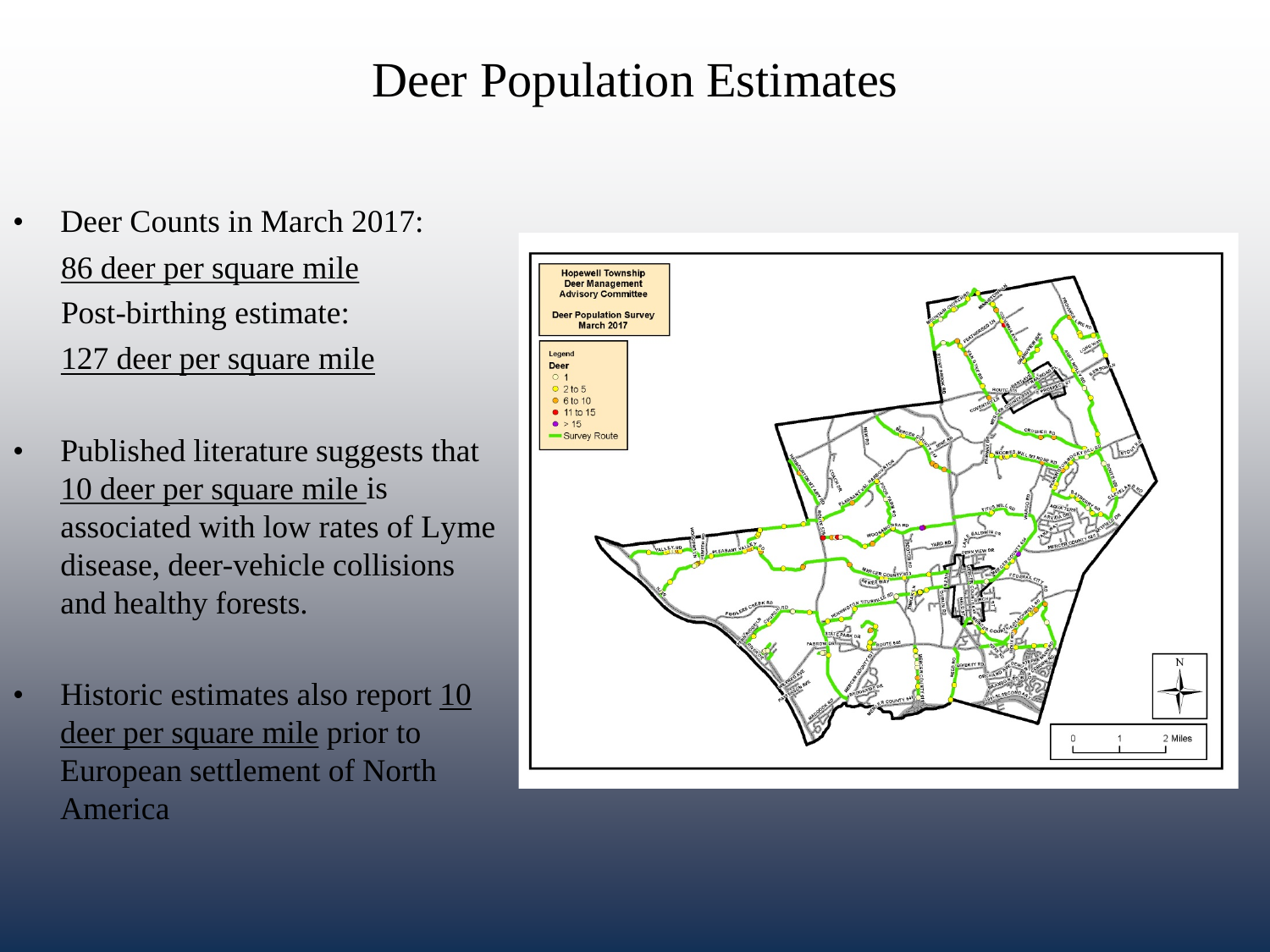### Public Sentiment (surveys conducted in 2010 and 2016)

- Nearly 70% support deer herd reduction
	- About 15% are unsure
	- About 15% do not support deer herd reduction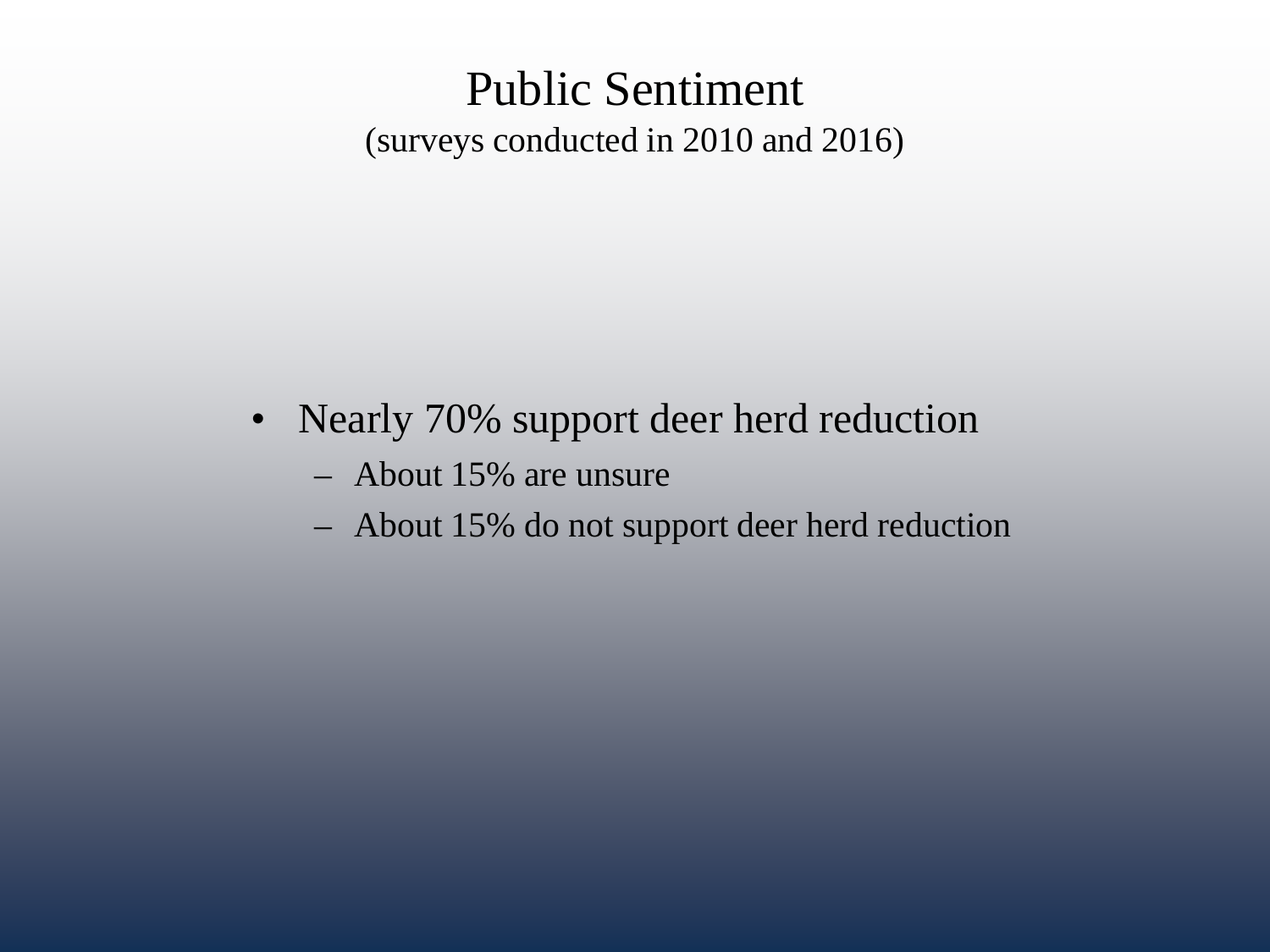## What's been done and what more can we do?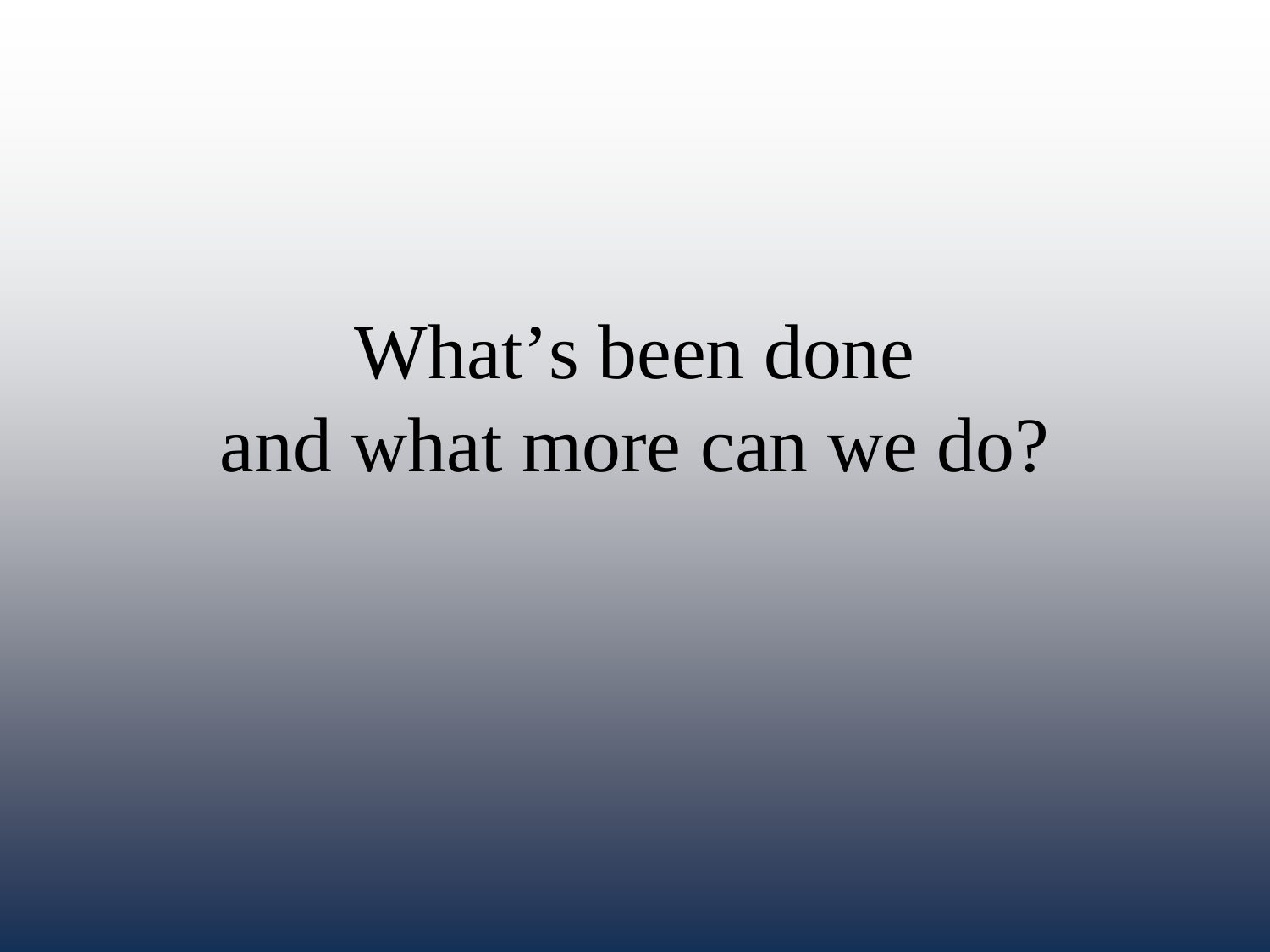### Below: Information from 2010 Highlights since 2010



- Hopewell Township added 900 acres under DMP
- Mercer County added 850 acres under DMP
- FoHVOS encouraged private DMP's on 250 acres
- Increased use of agricultural depredation permits
- Other activities outreach, public survey, DVC map, partnerships with other groups

#### **Table 4. Summary of Parcel-level Deer Management Status in the Hopewell Valley**

| <b>Number of Parcels</b> | Acres | % of Hopewell Valley* |
|--------------------------|-------|-----------------------|
| 14                       | 929   |                       |
| 76                       | 3346  |                       |
| 335                      | 13578 | 36                    |
| 6968                     | 14944 |                       |
| 304                      | 3729  | 10                    |
| 7697                     | 37601 | 100                   |
|                          |       |                       |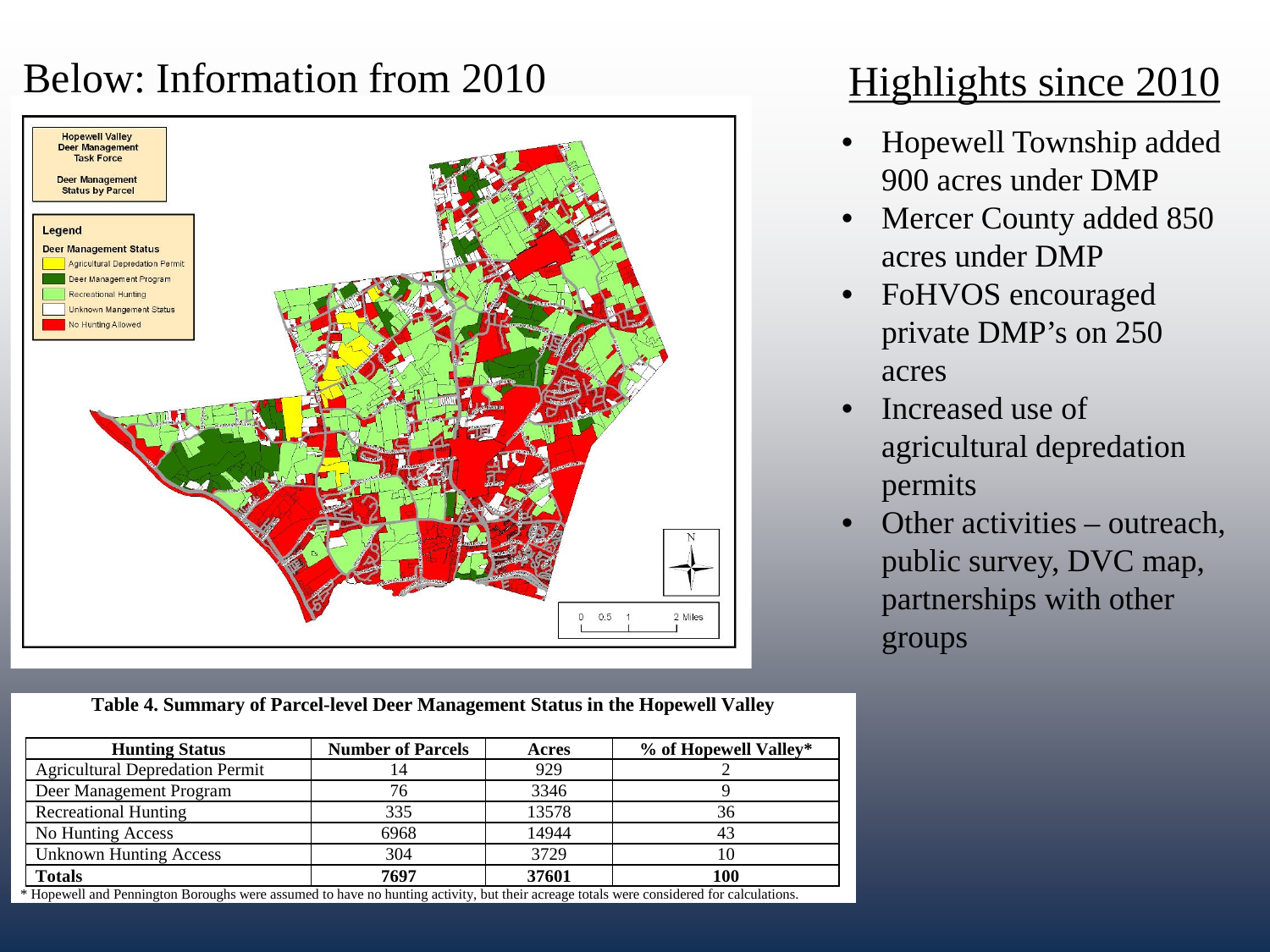### Hopewell Valley Deer Harvests



Prior to plan: Average harvest  $= 1,130$ Since plan: Average harvest  $= 1,205$  (7% increase)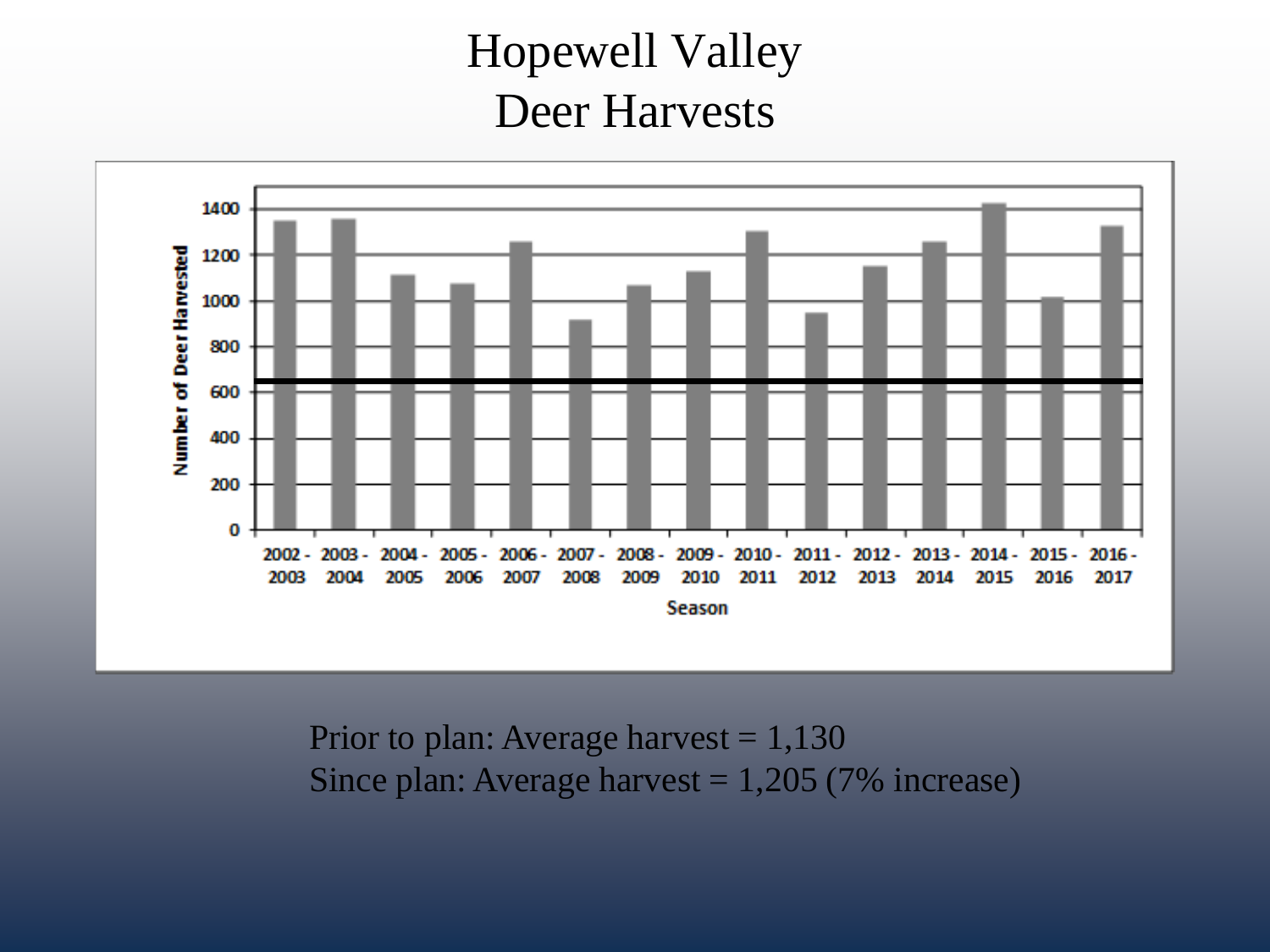### Status of Goal Achievement

#### • **Goal #1 - Reduce Lyme disease**

The current number of cases was 39 (stated goal is 16 by 2019). Public Survey – 26% of households reporting infection

#### • **Goal #2 - Reduce Deer-Vehicle Collisions**

The current number of collisions was 449 (stated goal is 142 by 2019). Public Survey – 49% of households reporting a collision

#### • **Goal #3 - Reduce Agricultural Losses**

The current percentage of farmers reporting  $> $5,000$  of annual damage was 14% (stated goal is 7% by 2019).

Highly underestimated? Fencing option is being utilized by some farmers.

#### • **Goal #4 - Reduce Landscape Planting Losses**

The current percentage of households reporting deer damage was 84% (stated goal is 21% by 2019).

#### • **Goal #5 - Reduce Ecological Damage**

The current percentage of native shrub and tree cover within the deer browse zone was 19% (stated goal is 37% by 2019).

Noticeable improvements are uncommon and spotty.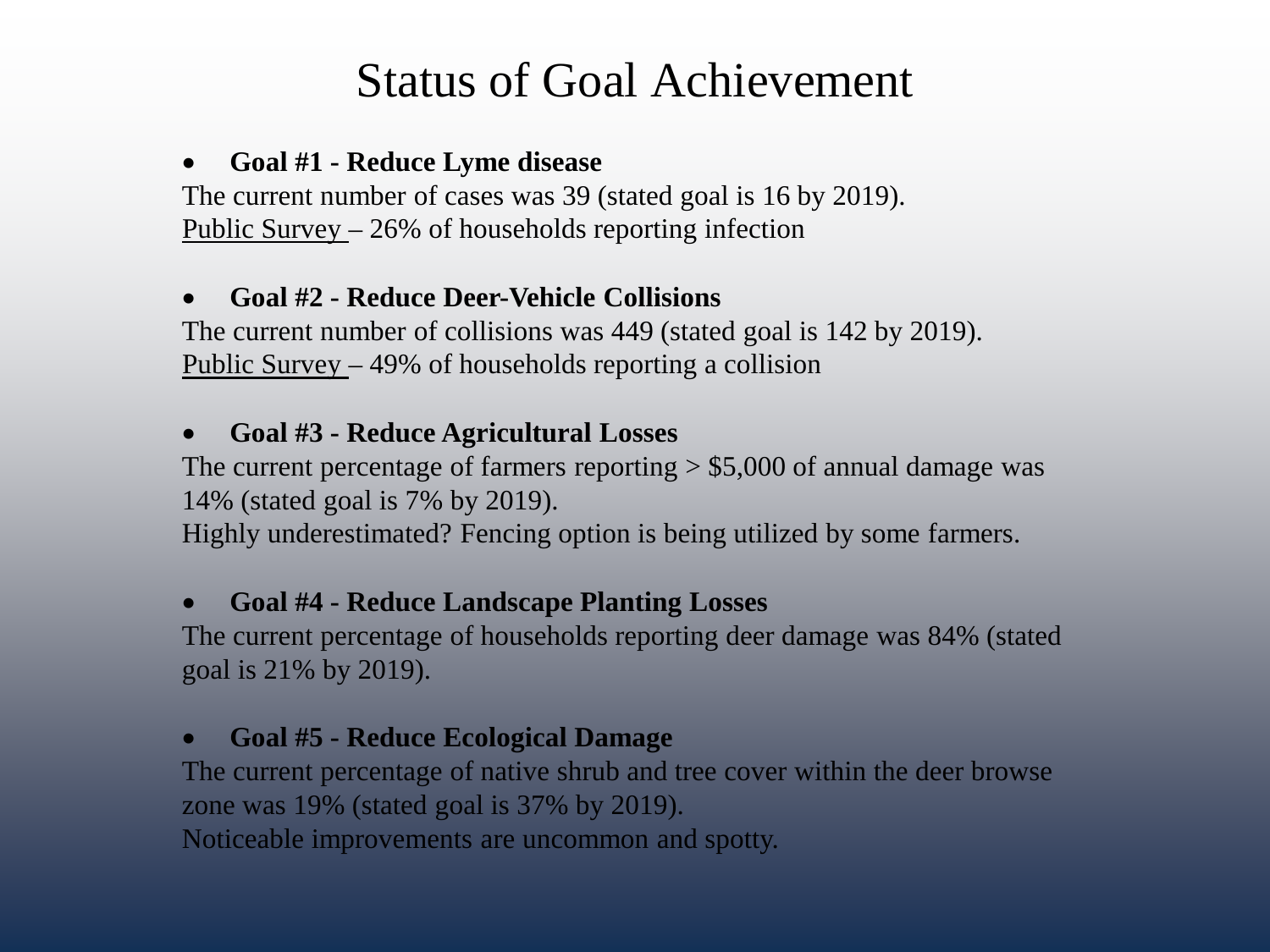### Summary of Strategies

#### • **Strategy Set #1: Improvement of Hunting Access**

1A) Encourage and facilitate hunting access on public and private lands 1B) Develop strategies to access "pocket deer" in residential areas

#### • **Strategy Set #2: Improvement of Hunting Efficacy**

2A) Encourage and facilitate coordinated hunting activities among neighboring landowners 2B) Encourage and facilitate use of Agricultural Depredation Permits by farmers 2C) Encourage and facilitate Deer Management Programs that focus harvests on female deer 2D) Encourage and facilitate program for venison donation to local food banks 2E) Consult with the NJ Division of Fish & Wildlife and other wildlife professionals to facilitate strategies 1A through 2D

#### • **Strategy Set #3: Avoidance of Deer Impacts**

- 3A) Improve awareness of methods that reduce Deer Vehicle Collisions
- 3B) Improve awareness of methods that reduce Lyme disease
- 3C) Improve awareness of methods that reduce landscape damage
- 3D) Discourage the intentional feeding of deer in non-hunting situations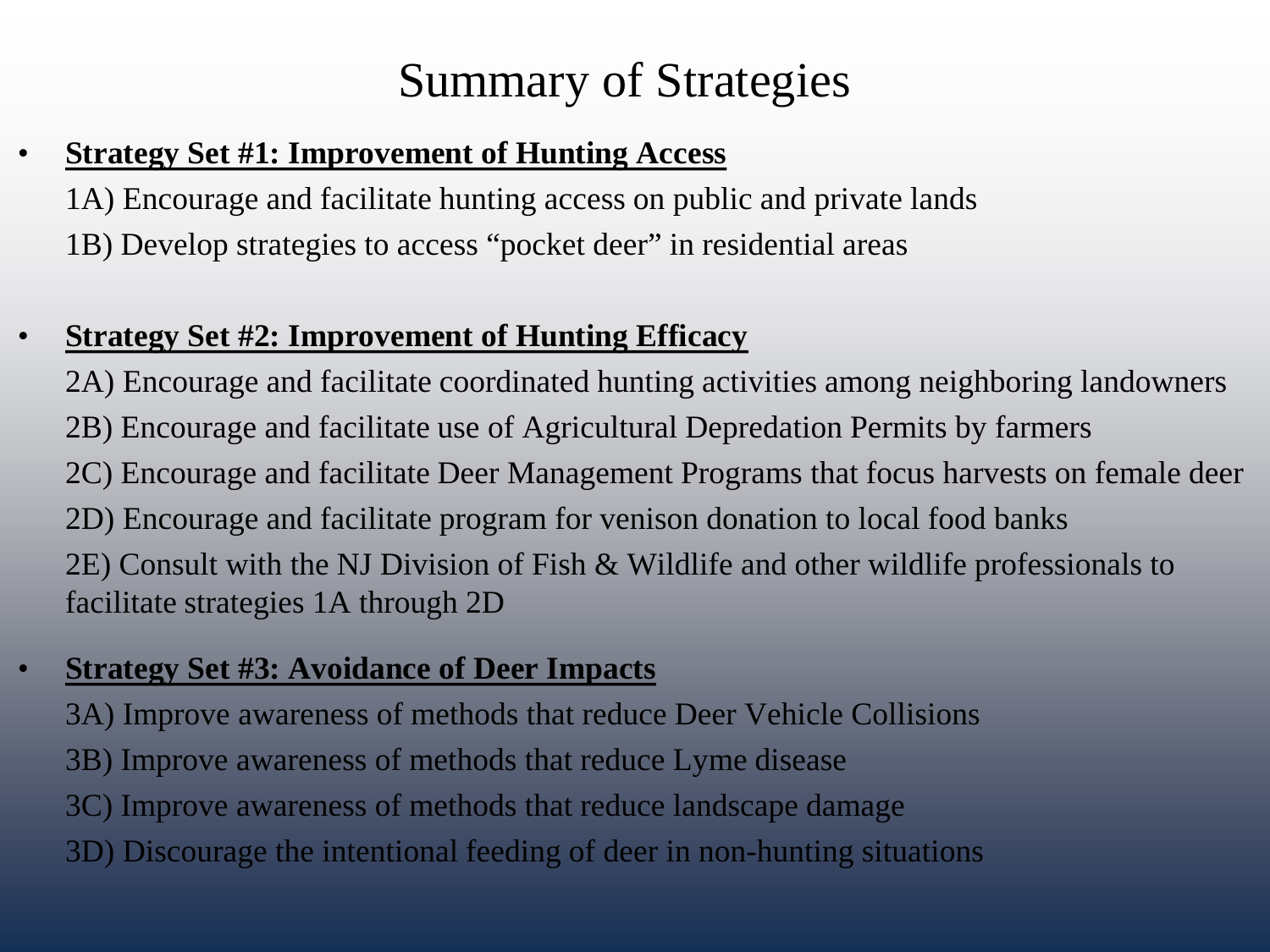### DMAC Goals - 2018

- Strategy Sets #1 and #2 (Improvement of Hunting Access and Efficacy)
	- o Planning and continued implementation of the Township deer management program
	- o Encouraging improved access and efficacy on both public and private lands
	- o Development of cooperative and coordinated approaches for deer management with the Township Agricultural Advisory Committee and broader agricultural community as well as non-profit conservation groups and County land managers
	- o Encouraging the establishment of a local butcher to become certified as an approved venison donation service with Hunters Helping the Hungry
- Strategy Set #3 (Avoidance of Deer Impacts)
	- o Provide outreach and warning signage to minimize deer vehicle collisions
	- o Perform outreach on Lyme disease prevention and use of deer resistant landscaping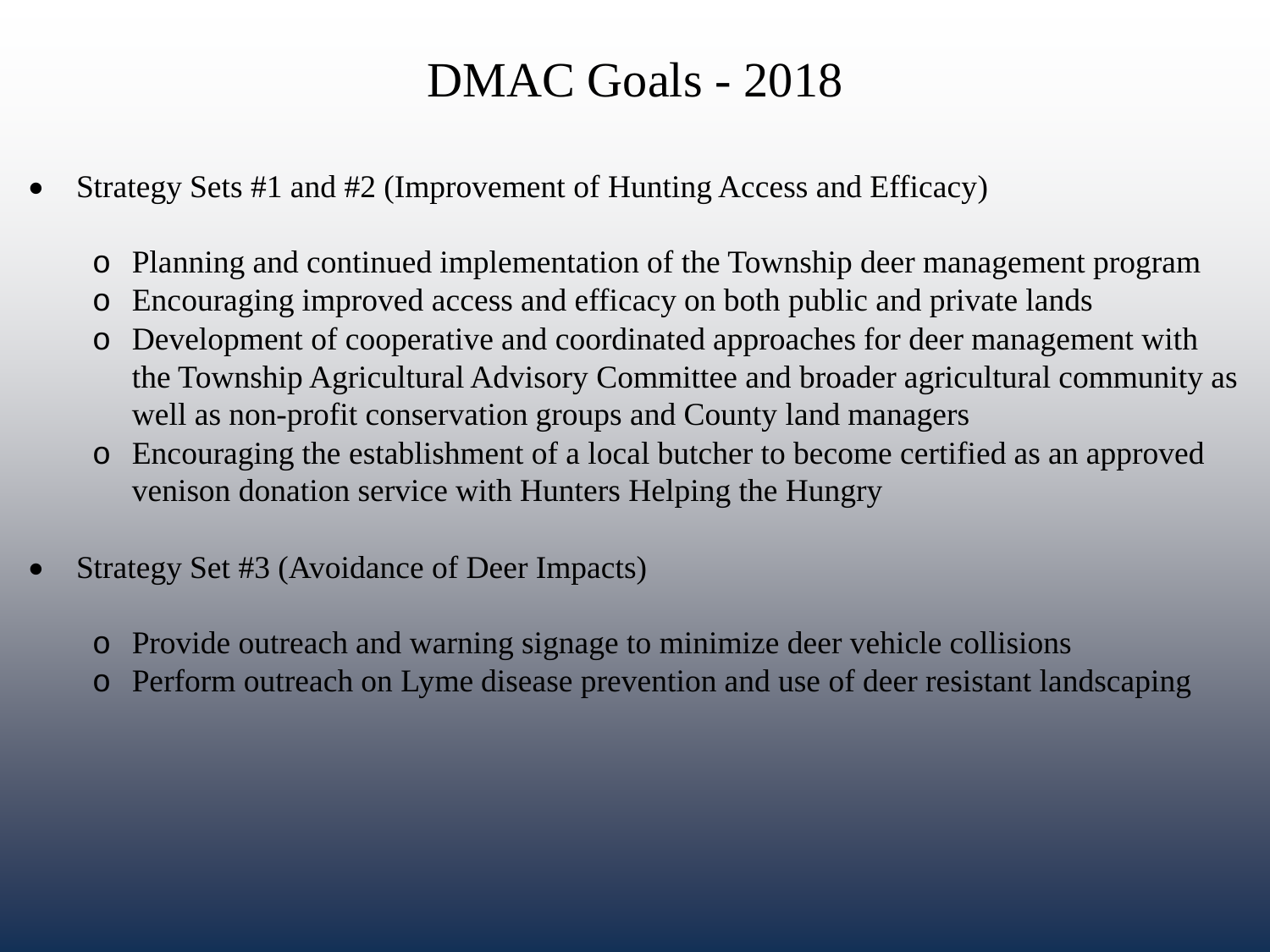## Potential Expanded Effort? Community Based Deer Management Permit

- Utilized by counties and municipalities (e.g., Princeton, Millburn, Essex, Union)
- Requires in-depth Division of Fish & Wildlife application
	- DMAC has all justification data readily available
	- Specific implementation plan must be developed
	- Should include all Hopewell Valley municipalities
- Allows expanded deer management options
	- Use of paid professional and/or volunteer hunters
		- Professionals typically charge \$200-\$400 per deer (includes butchering)
	- Allows expansion of hunting season and hunting options (e.g., nighttime spotlight hunting, use of rifles)
	- Strongly suggests that venison be taken by hunters or donated to food banks
		- Typical butchering charge for donations is \$70 per deer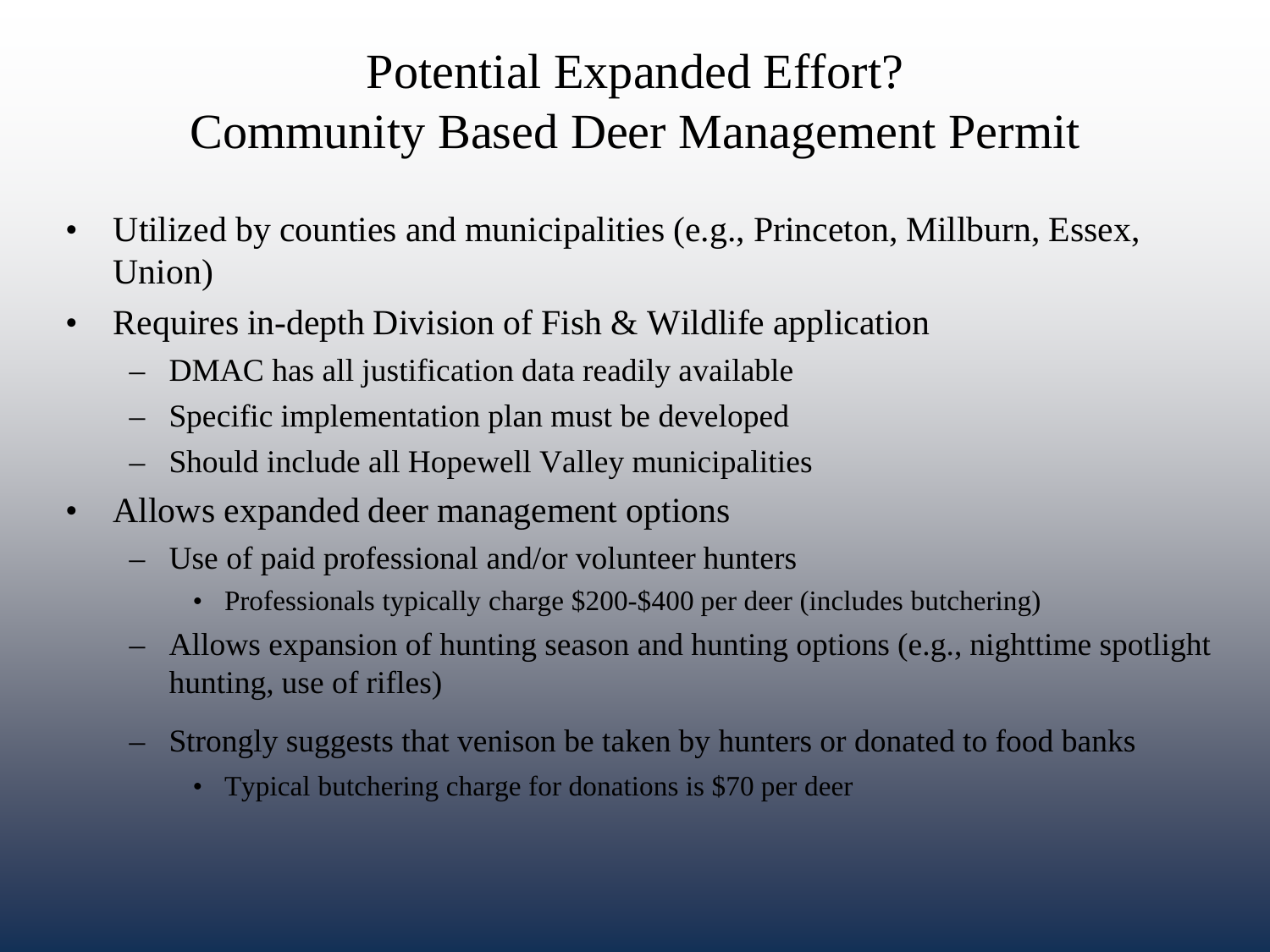### Population Reduction Goals

- Estimated herd size: 8,000
- If goal is 10 per square mile, then 7,200 would need to be harvested in a single year
- Average annual hunting harvest is  $1,200 +$  annual car collisions of  $500 = 1,700$  deer 'harvested' annually...

**…And this rate only maintains herd size…**